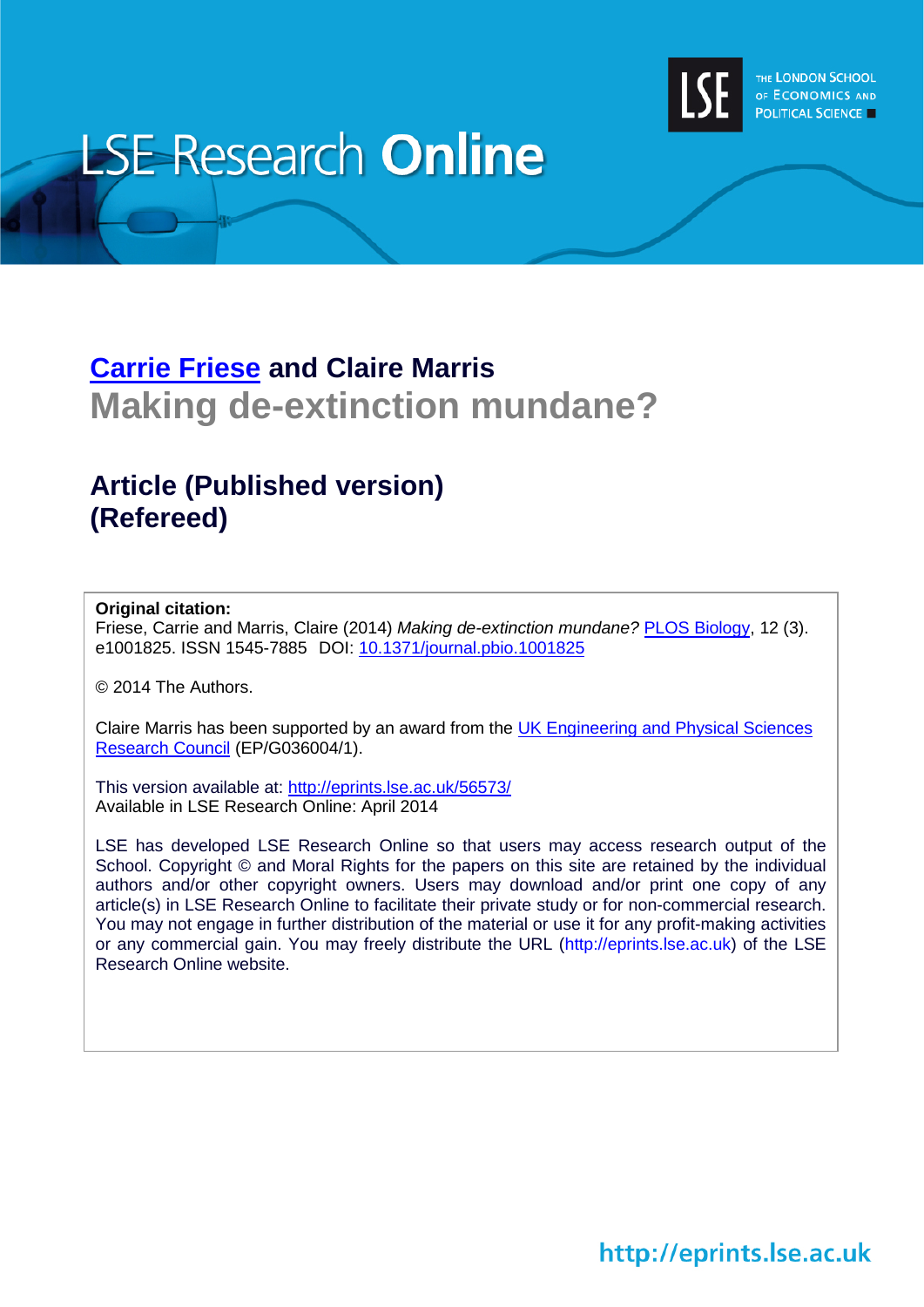#### **Perspective**

# Making De-Extinction Mundane?

### Carrie Friese<sup>1</sup>\*, Claire Marris<sup>2</sup>

1 Sociology Department, London School of Economics and Political Science, London, United Kingdom, 2 Department of Social Science, Health and Medicine, King's College London, London, United Kingdom

This Perspective is part of the Public Engagement in Science series.

#### Introduction

The use of new technologies to bring back extinct species has recently become a topic widely discussed in the media, partly as the result of a TEDx programme on deextinction [1] at the National Geographic Headquarters, timed to coincide with a National Geographic cover story in April 2013. Two weeks earlier, Stuart Brand, a key proponent of de-extinction, gave his own TED talk [2]. These public events were followed by high-profile conferences at Cambridge (UK) and Stanford Universities [3,4]. These events have begun to shape the contours of 'de-extinction,' by defining the relevant techniques (cloning, genome editing, back breeding, stem cell manipulation) and also the actors that can legitimately participate. Thus, de-extinction is currently crystalizing into a field that includes not only bioscientists but also, to varying degrees, the popular press, bioethicists, conservationists, and scientists from other fields (for example, synthetic biologists).

De-extinction has raised a number of ethical and political questions: Will it divert resources from other tried-andtested measures for conservation? Will the resurrected animals be classified as members of the extinct species? Are conservationists too pessimistic and sceptical about cutting-edge science to embrace its potential? How will we ethically care for the animals used in and produced by these techniques? Are there hidden commercial interests at stake? What is striking, from our perspective, is that many of these debates have been held before: the tropes regarding de-extinction are remarkably similar to those used in debates regarding cloning endangered animals.

In this paper, we explore the relevance of previous debates and argue that important insights can be gleaned from them as de-extinction moves forward, and that there is another set of questions that has not yet been adequately addressed. In line with the arguments of Marris and Rose [5] in the opening editorial for this series ''Opening Engagement: Exploring Public Participation in the Biosciences,'' we examine how, in the field of cloning endangered animals, the concerns of conservationists have in some cases been the basis for reformulating scientific practices in a way that can be interpreted as a form of 'upstream' public engagement. We argue that de-extinction could learn valuable lessons from these earlier projects regarding how to incorporate contributions from various publics; and demonstrate what a sociological approach can add to the exploration of these questions, in ways that traditional bioethics and ELSI (Ethical, Legal and Social Implications) approaches cannot.

#### Old Debates

Concerns raised about de-extinction have included: resource allocation, species identification and classification, and the relationship between technology and nature preservation. Here we discuss how these debates have been previously articulated.

Conservationists have voiced concern that de-extinction will shift financial and other forms of support from more established land management practices to biotechnological solutions [6,7]. This was also a key concern at the turn of the twenty-first century when scientists began to successfully clone endangered and threatened animals. Indeed, shortly after the cloning of a gaur (an endangered cow species) was announced, critics of the US Endangered Species Act (ESA) began to argue that this legislation was outdated. They argued that the ESA was no longer necessary because the availability of cloning techniques meant that species would no longer go extinct, which is a discourse rooted in technological optimism that environmentalists have long been critical of [8]. The concern here is that funding will move from tried-and-tested preservation strategies to technologies that are represented as a magic bullet but that are still in the infancy stage, and are thus uncertain. For example, after 20 years of research in assisted reproduction, even 'simple' techniques like artificial insemination continue to be difficult to use routinely in ex situ species preservation practices [9]. This is not to say that technologies should not be developed, but that their contributions are necessarily limited in the development stage.

**DIPLOS** BIOLOGY

Questions have been raised about whether or not an extinct animal reproduced through back breeding, cloning, or genetic engineering would be classified as that species (e.g., a passenger pigeon) or a new kind of species [7,10]. This resonates with debates on the ontological status of cloned endangered animals, which similarly rely upon the use of closely related and abundant animals as egg donors and surrogates [9,11]. What we learn from these earlier discussions is that resurrected animals can be categorized differently by different agencies. For example, the

Citation: Friese C, Marris C (2014) Making De-Extinction Mundane? PLoS Biol 12(3): e1001825. doi:10.1371/ journal.pbio.1001825

Series Editor: Nikolas Rose, King's College London, United Kingdom

Published March 25, 2014

Copyright: © 2014 Friese, Marris. This is an open-access article distributed under the terms of the [Creative](http://creativecommons.org/licenses/by/4.0/) [Commons Attribution License,](http://creativecommons.org/licenses/by/4.0/) which permits unrestricted use, distribution, and reproduction in any medium, provided the original author and source are credited.

Funding: Claire Marris has been supported by an award from the UK Engineering and Physical Sciences Research Council (EP/G036004/1). The funders had no role in study design, data collection and analysis, decision to publish, or preparation of the manuscript.

Competing Interests: The authors have declared that no competing interests exist.

\* E-mail: C.Friese@lse.ac.uk

The Perspective section provides experts with a forum to comment on topical or controversial issues of broad interest.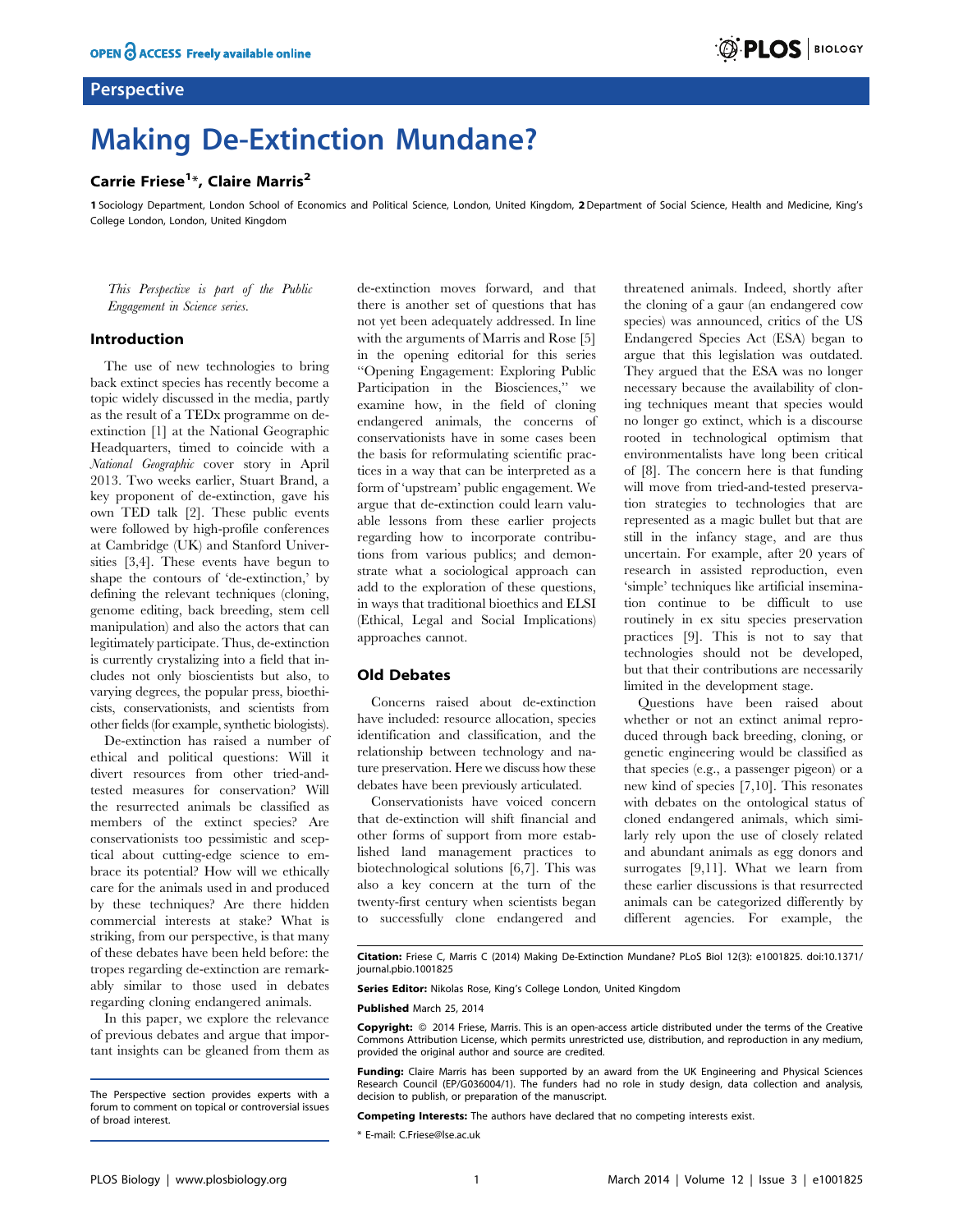cloned banteng—another endangered cow species that is now on display at the San Diego Zoo—is considered a hybrid by the US Fish and Wildlife Service, and is therefore not considered part of the banteng population. However, the Species Survival Plan, organized by the American Zoo and Aquarium Association in order to breed endangered species in captivity, considers this same animal a banteng and includes him in their studbook. The lesson from previous experiences with cloning endangered animals is that ontological debates within de-extinction could be better understood within the institutionalized practices through which species are managed.

De-extinction risks being framed as a two-sided debate, between technologically enthusiastic and optimistic scientists who seek to master nature versus depressed and technologically sceptical environmentalists who focus unduly on possible unintended consequences. This is a rather longstanding frame [8], and is also how the recent Cambridge meeting was portrayed [12]. A better way of pursuing discussions regarding the future of de-extinction, which takes a more sociological perspective, is to ask: What kind of nature does de-extinction seek to make? Whose interests (human and otherwise) are met through making this kind of nature? Whose interests are not met? How are resulting disparities addressed? This would allow de-extinction to be considered in context, in a manner that learns from previous engagements between conservation and technology.

#### Public Forums

One of the striking features of deextinction is that, even at this early phase, public outreach has been proactive and extensive. The far-reaching coverage of this effort in National Geographic, through the TEDx programme and other TEDx talks and related media coverage of these, and academic conferences attest to this. This public outreach has indeed helped to establish and define de-extinction as a scientific field and topic of public interest. Meanwhile, discussions on cloning endangered animals have, in contrast, been more conventional, largely occurring in the context of professional conferences, within zoological organizations, and in journal commentaries.

Despite the seemingly more 'public' nature of de-extinction, we argue that cloning endangered animals has, at times, engaged with 'public debate' in a manner that de-extinction could usefully learn from as it moves forward. At least some cloning experiments involving endangered animals have taken up and addressed the concerns of their critics by changing their scientific practices. For example, different kinds of cells and animals were used in different cloning experiments so that the resulting animal did not simply show that it was possible to clone, but also how cloning could be of value to species preservation efforts. After the gaur died, the San Diego Zoo decided to clone a banteng instead because he was considered more genetically valuable within contemporary ex situ preservation practices [9,13]. In other words, the concerns of conservationists have been the basis for reformulating the experimental practice of cloning endangered animals. This raises the question: how might future de-extinction experiments be designed in order to address the concerns that have been raised over the past year? As Marris and Rose noted [5], 'upstream' public engagement seeks ''to enable a range of actors, including lay publics, but also the widest possible range of people who might be interested or affected, to help shape the trajectory of innovation.'' The TEDx programme and Stanford conference show that a range of actors have been brought together in order to discuss de-extinction. This is a laudable opening, which can now take on the challenge of bringing such diverse groups together in the conduct of de-extinction research itself.

#### The Ethics of Using and Making Animals in Science

One area of sustained concern has been the ethics of using and making animals through the scientific practices associated with de-extinction. First, there are concerns about the welfare of cell donors and surrogates used to reproduce de-extinct animals. Second, there are also welfare concerns regarding the de-extinct animal itself. One example comes from cloning, where resulting animals often die in a painful manner and shortly after birth due to birth defects associated with somatic cell nuclear transfer. The cloned Spanish bucardo is often used as an example of this. This is the only animal of an extinct species to be brought back to life through de-extinction, and the animal died minutes after birth in acute respiratory distress. Third, there are more longranging concerns regarding where and with whom animals produced through deextinction will live. Will the animal live in a zoo? Will it be reintroduced into a (re)wild, park-like region? The early de-extinct animals will not have any conspecifics. Who will these animal live with, whether it be in a zoo or a park? If the animal is social, what will the consequences of this be?

There are, however, another set of questions regarding making animals that arise from a social science perspective as opposed to the above bioethics and conservation perspectives. Who will take care of the newly born, de-extinct animal? Is there a group of professionals who have the knowledge required to rear the deextinct animal? Are professionals of this group available and willing to engage in such work for de-extinction? How will they be involved in the experimentation? In this context, it is important to note that the death of the cloned gaur was raised as an example of the health problems associated with cloning at the Stanford conference. However, this animal actually died because of husbandry problems. People involved in the experiment simply did not know how to hand rear a gaur. This was another reason why the San Diego Zoo decided to clone a banteng instead of a gaur in the subsequent cloning project [9]. Zoo keepers at the park had experience hand rearing this species. A social science perspective on work and employment is able to translate some of the more abstract ethical concerns regarding the lives of animals produced through science into more tangible, organizational questions. Questions regarding animal care need to be understood as a crucial part of de-extinction experimentation, rather than downstream concerns.

### Political Economies of De-Extinction

A wider range of actors are involved in de-extinction for a variety of reasons. Those with commercial interests are at times viewed with scepticism, which can have ramifications for de-extinction more generally. For example, Robert Lanza of Advanced Cell Technology (ACT) was a key figure in cloning both the gaur and the banteng and is now pursuing deextinction. ACT had commercial interests in cloning endangered animals; it was a means for the company to prove the principle of interspecies nuclear transfer as part of its human embryonic stem cell research programme while also gaining positive public relations because reproducing endangered animals is often considered an indisputably positive thing to do [9]. One question raised at the Stanford conference was why de-extinction is being pursued. While altruistic purposes may be highlighted, there was the clear assumption